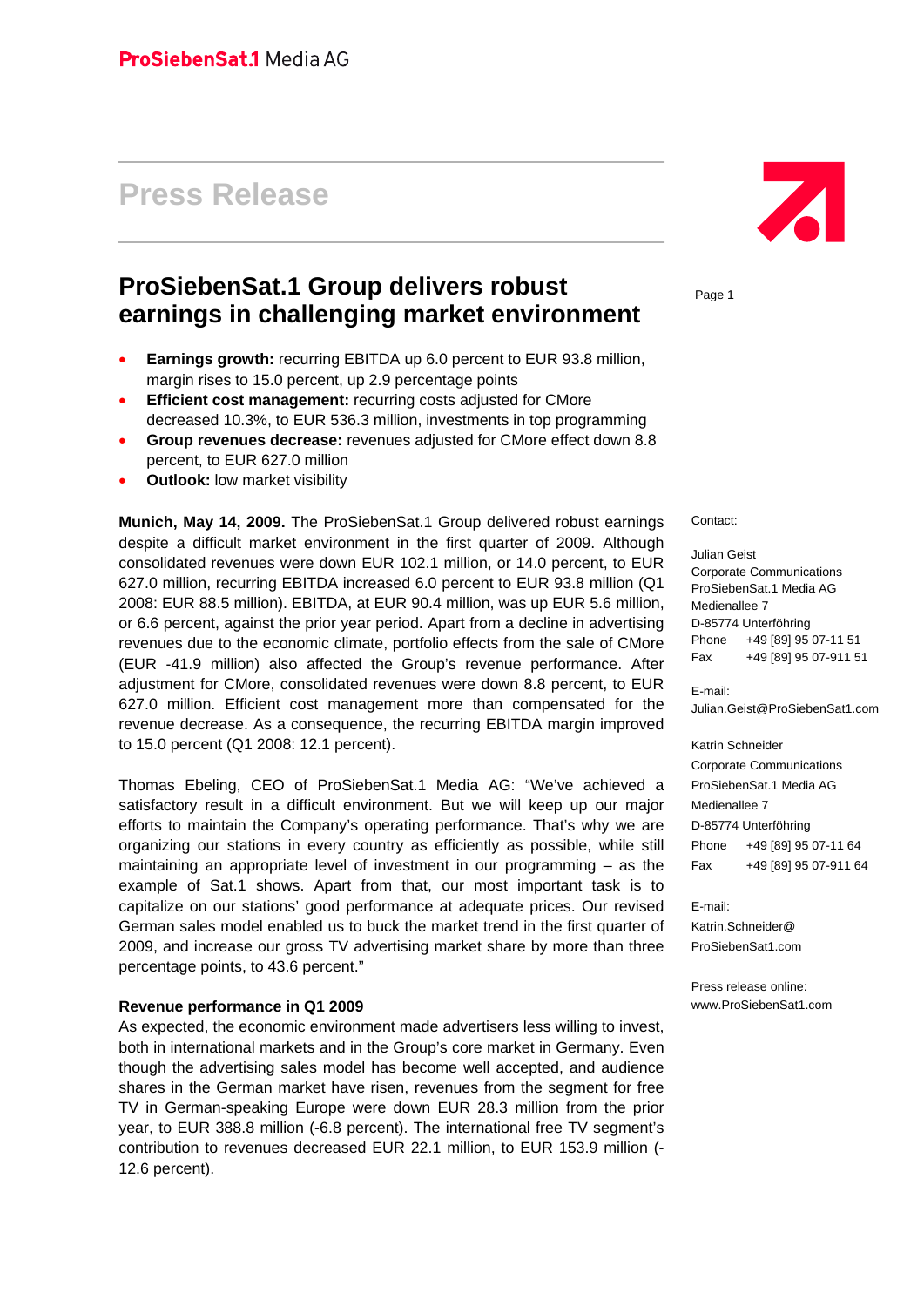

Page 2 of 3

Another cause for the overall decrease of EUR 102.1 million in consolidated revenues, to EUR 627.0 million, was the November 2008 deconsolidation of Scandinavian pay TV unit CMore. Comparable figures for the prior year period include CMore revenues of EUR 41.9 million.

#### **Cost performance in Q1 2009**

Rigorous cost control continued in the first quarter of 2009. Programming costs in particular were lowered through a more efficient use of existing programming assets in both the German-speaking and international TV markets. Consequently, programming consumption (adjusted for the effects of CMore) was down EUR 45.3 million, to EUR 278.2 million (-14.0 percent). The firstquarter reduction in programming consumption due to the deconsolidation of CMore was EUR 30.3 million.

Total expenses decreased EUR 105.1 million, or 15.4 percent, against the first quarter of 2008, to EUR 577.6 million. Of this figure, EUR 46.6 million is attributable to the deconsolidation of CMore. After adjustment for the CMore effect, operating recurring costs (total costs less non-recurring expenses, amortization of intangible assets, and depreciation of property, plant and equipment) decreased EUR 61.4 million, to EUR 536.3 million (-10.3 percent). The decrease in recurring costs as a result of the deconsolidation of CMore was EUR 46.4 million.

#### **Financial result and net result for the period**

Net financial result was minus EUR 66.2 million, following minus EUR 58.4 million for the same quarter of 2008 (-13.4 percent). Most of the change in financial result came from negative currency translation effects of EUR 2.4 million. For the first quarter of 2008, by contrast, the Group had shown income of EUR 2.0 million from foreign currency positions. The net result before taxes for Q1 2009 improved EUR 1.5 million, or 17.6 percent, to minus EUR 7.0 million. After deducting the tax expense and minority interests, the Group showed a loss of EUR 1.7 million for the period, compared to a loss of EUR 7.9 million for January through March of 2008 (+78.5 percent).

#### **Net financial debt**

Because of the seasonal spending pattern, net financial debt increased by EUR 105.7 million, or 3.1 percent, against December 31, 2008, to EUR 3.512 billion.

#### **Outlook**

The current performance is within our expectations. The ad sales model in Germany is once more competitive. The steps taken to adapt costs to the contracting advertising market have positive effects on recurring EBITDA. All in all, the measures taken in 2008 should reduce recurring costs by around EUR 100 million in the current year, primarily due to the new set up of the German TV stations and the pooling of sales operations in Germany. The optimization of organizational structures in Germany is on schedule, and is expected to be completed by mid-year. Because market visibility remains poor, more detailed projections for fiscal 2009 as a whole will not be possible in the near future.